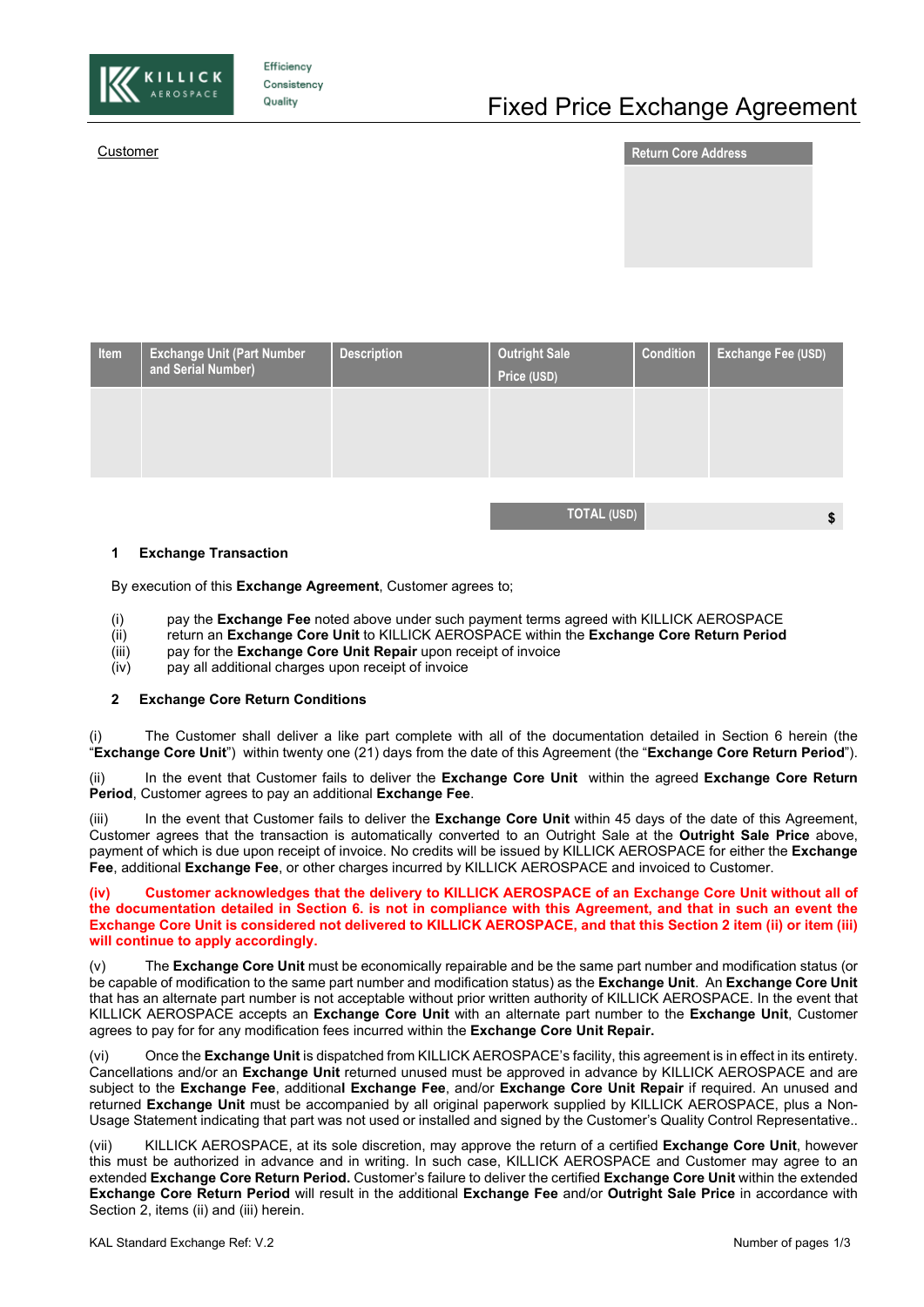

Efficiency Consistency Quality

Customer acknowledges that KILLICK AEROSPACE at it's sole discretion may choose not to accept an **Exchange Core Unit** which contains PMA parts, or which contains non-OEM or non-SRM repairs, or to replace such PMA parts or non-OEM or non-SRM repairs within the **Exchange Core Unit Repair** workscope at the Customer's expense.

# **3 Exchange Core Return Shipping Details:**

Unless otherwise agreed, the Customer shall deliver the Exchange Core Unit to the above **Return Core Address**.

# **4 Conversion from Exchange Transaction to Outright Purchase**

- (i) Customer may, within the **Exchange Core Return Period**, convert the **Exchange Transaction** into a Purchase Transaction at the **Outright Sale Price**.
- (ii) Customer agrees that in the event of a conversion from **Exchange Transaction** to Outright Purchase, payment is due upon receipt of invoice.

# **5 Exchange Core Unit - Repair Approval & Invoicing**

- (i) Upon receipt of the **Exchange Core Unit,** KILLICK AEROSPACE will promptly have the Part evaluated for Repair/Recertification or Overhaul and modification if so required (the "**Exchange Core Unit Repair**"), in order to have the **Exchange Core Unit** returned to the same condition as the **Exchange Unit**.
- (ii) Customer acknowledges that the **Exchange Core Unit Repair** will not allow for PMA Parts, or for non-OEM or non-SRM approved repair processes.
- (iii) Imediately upon receipt of the quote for the **Exchange Core Unit Repair**, KILLICK AEROSPACE will forward a copy to the Customer for approval. Customer will have five (5) working days to approve the quote, after which KILLICK AEROSPACE may at it's sole discretion (a) proceed to approve the **Exchange Core Unit Repair** or (b) determine the **Exchange Core Unit Repair** to be excessive and that the **Exchange Core Unit** is beyond economical repair ("**BER**").
- (iv) If the Exchange Core is beyond economical repair ("**BER**") KILLICK AEROSPACE will invoice the customer the agreed **Outright Purchase Price** + the original **Exchange Fee** + any **Scrap/evaluation Fees** charged by the repair facility.
- (v) All core repairs are subject to 10% **Repair Management Fee**. The **Repair Management Fee** will be a minimum of \$300 but will not exceed \$5,000.
- (vi) KILLICK AEROSPACE reserves the right to invoice the customer any freight charges accrued in returning the "**Exchange Core Unit Repair**" to a saleable condition.
- (vii) Customer acknowledges that in the event of either the **Exchange Core Unit Repair,** or **the Exchange Core Unit** being deemed **BER**, payment of invoices provided by KILLICK AEROSPACE are due upon receipt.

# **6 Exchange Core Unit – Documentation Requirements**

The **Exchange Core Unit** must be accompanied by the following documents:

- (I) A Packing Slip or Commercial Invoice showing transfer of ownership to KILLICK AEROSPACE
- (II) A Removal Tag noting the following information;
	- a. the reason for removal or failure
	- b. the Aircraft or Engine Serial Number that the **Exchange Core Unit** was removed from
	- c. the Part Number and Serial Number of the **Exchange Core Unit**
- (III) A Material Certification (ATA-106) from the Customer that includes the following:
	- a. The source (Airline or Operator) of the **Exchange Core Unit**
	- b. A statement that the **Exchange Core Unit** is not incident related
	- c. A statement that the **Exchange Core Unit** has not been subject to severe heat, stress or corrosion.
	- d. A statement that the Exchange Core Unit was not procured from a U.S Governemnt, Foreign Government or Military source.
- (IV) A Material Certification (ATA-106) from the Last Operator (and prior Operators, if so required by KILLICK AEROSPACE that includes the following:
	- a. The source (Airline or Operator) of the Exchange Core Unit
	- b. A statement that the Exchange Core Unit is not incident related
	- c. A statement that the Exchange Core Unit has not been subject to severe heat, stress or corrosion
	- d. A statement that the Exchange Core Unit was not procured from a U.S Governemnt, Foreign Government or Military source.